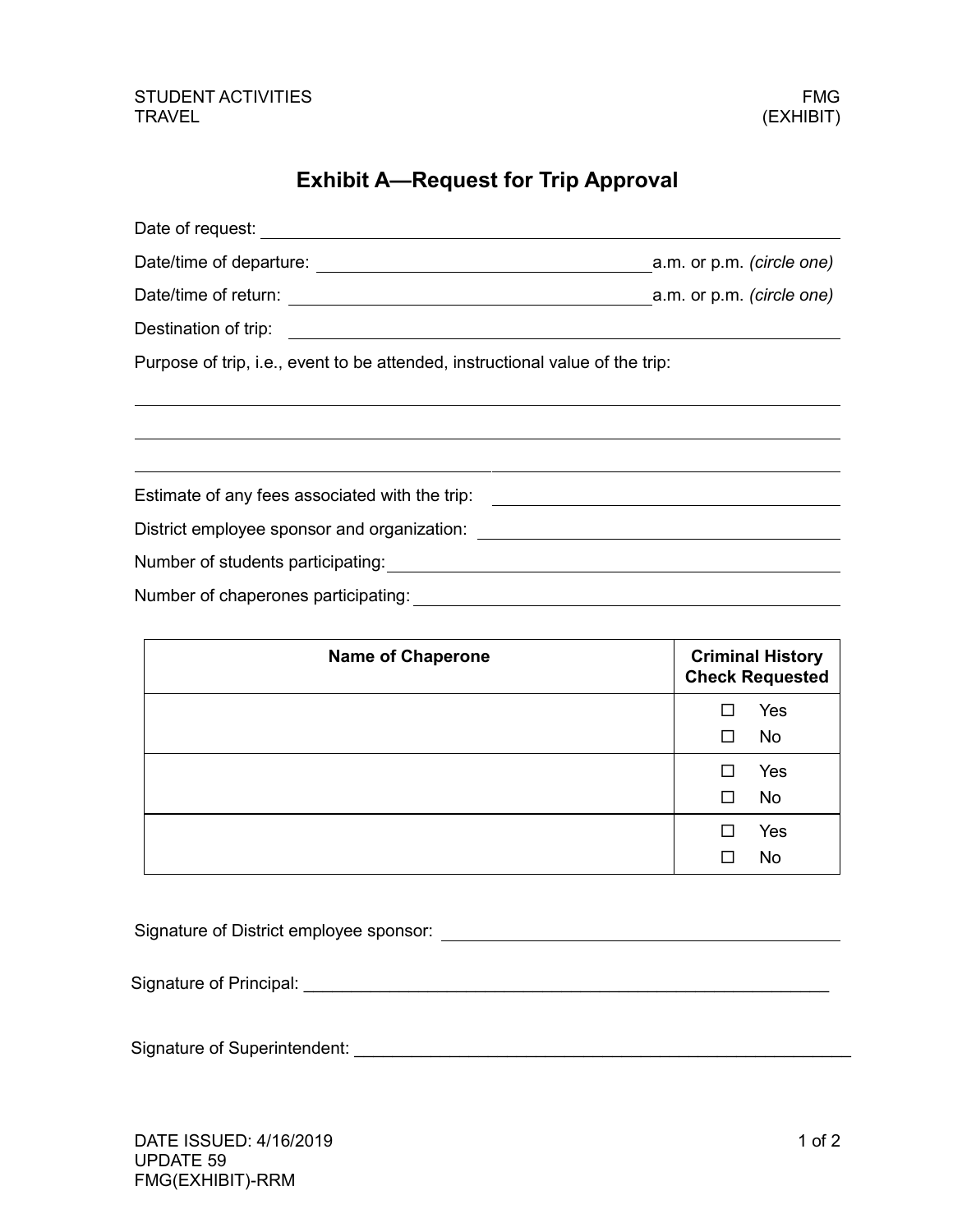### *For Office Use Only*

### **School-sponsored trip:**

- Approved
- Denied

Reason, if denied:

#### **Chaperone approval or denial:**

| <b>Name of Chaperone</b> | <b>Criminal History</b><br><b>Check</b><br><b>Completed</b> |        | <b>Decision</b> |
|--------------------------|-------------------------------------------------------------|--------|-----------------|
|                          | Yes                                                         | ⊔      | Approved        |
|                          | <b>No</b>                                                   | □      | Denied          |
|                          | Yes                                                         | ப      | Approved        |
|                          | <b>No</b>                                                   | □      | Denied          |
|                          | Yes                                                         | ⊔      | Approved        |
|                          | No                                                          | $\sim$ | Denied          |

<u> 1989 - Johann Stoff, amerikansk politiker (d. 1989)</u>

*[Include signature lines for other administrators or the Board President in accordance with District practice.]*

Principal's signature:

Date: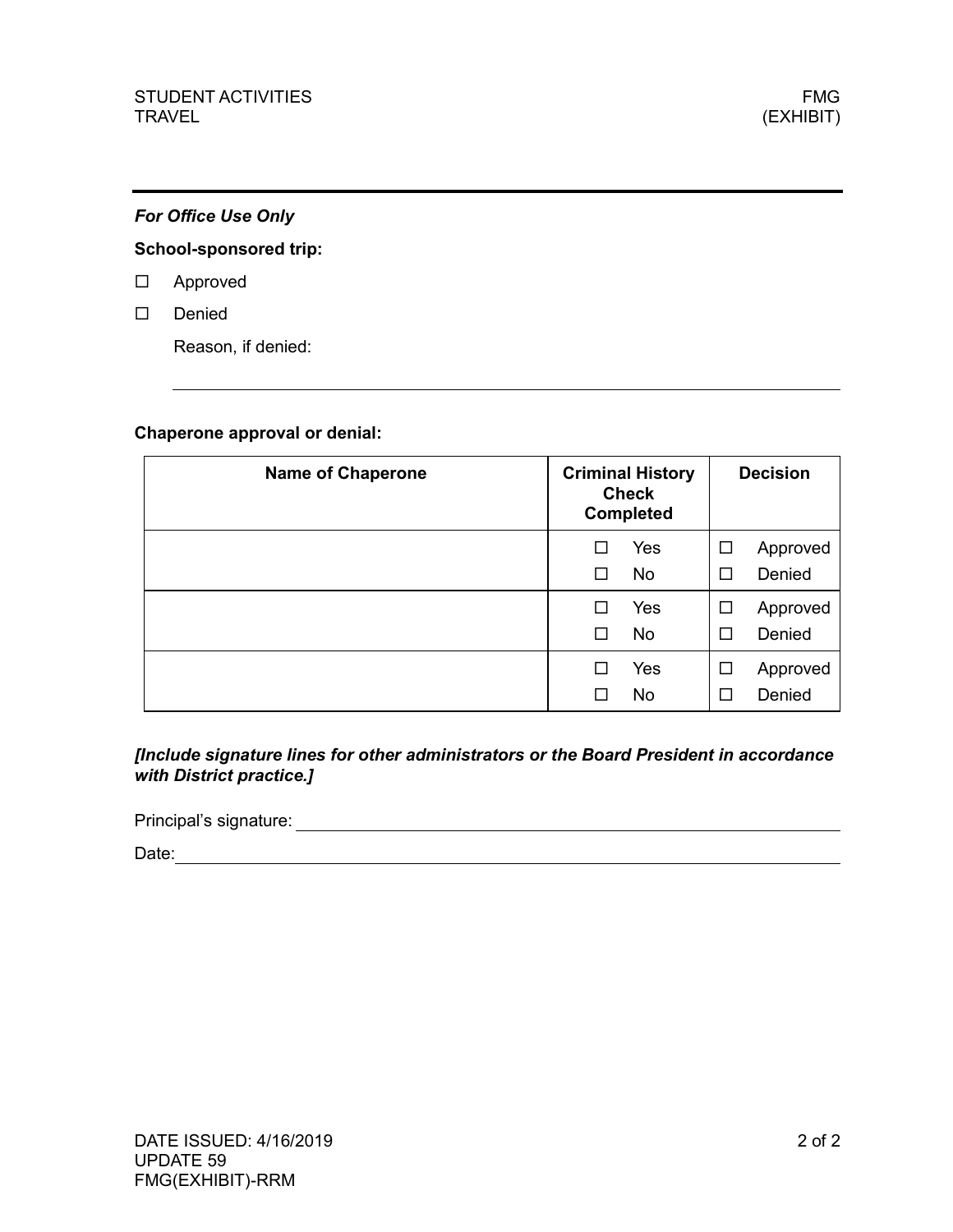## **Exhibit B—Acknowledgment of Responsibility and Permission for Student Participation in School-Sponsored Trip**

I, **I**, **Example 2** (*parent*), agree to allow my child, \_\_\_\_\_\_\_\_\_\_\_\_\_\_\_\_\_\_\_\_\_\_\_\_\_\_\_\_\_\_\_\_\_\_\_\_ *(student's name),* to travel with a group or individual on the trip(s) sponsored by the District as indicated below. I understand that while student safety is a high priority for the District, under state law, the school is not responsible for medical costs associated with a student injury.

I expressly waive all claims for medical expenses, loss of services, or other claims, and I agree to indemnify and hold harmless the District, its Board members, employees, and agents from all claims made against it or them on behalf of my child.

I agree to indemnify and hold harmless the District, its Board members, employees, and agents from all claims made by third parties against it or them which result from my child's actions on the trip.

I understand that the District, its Board members, employees, and agents are not waiving any sovereign or governmental immunity which it or they have under law.

I have read and understand this release and sign it voluntarily and with full knowledge of its significance.

This release applies to the following trips:

| Group | <b>Place</b> | <b>Date</b> |
|-------|--------------|-------------|
|       |              |             |
|       |              |             |
|       |              |             |
|       |              |             |

Parent's signature: **Parent's signature:** 

Date: **Date:** 

Please check below if you would like to be contacted about being a chaperone for this trip.

 $\Box$  Yes, please contact me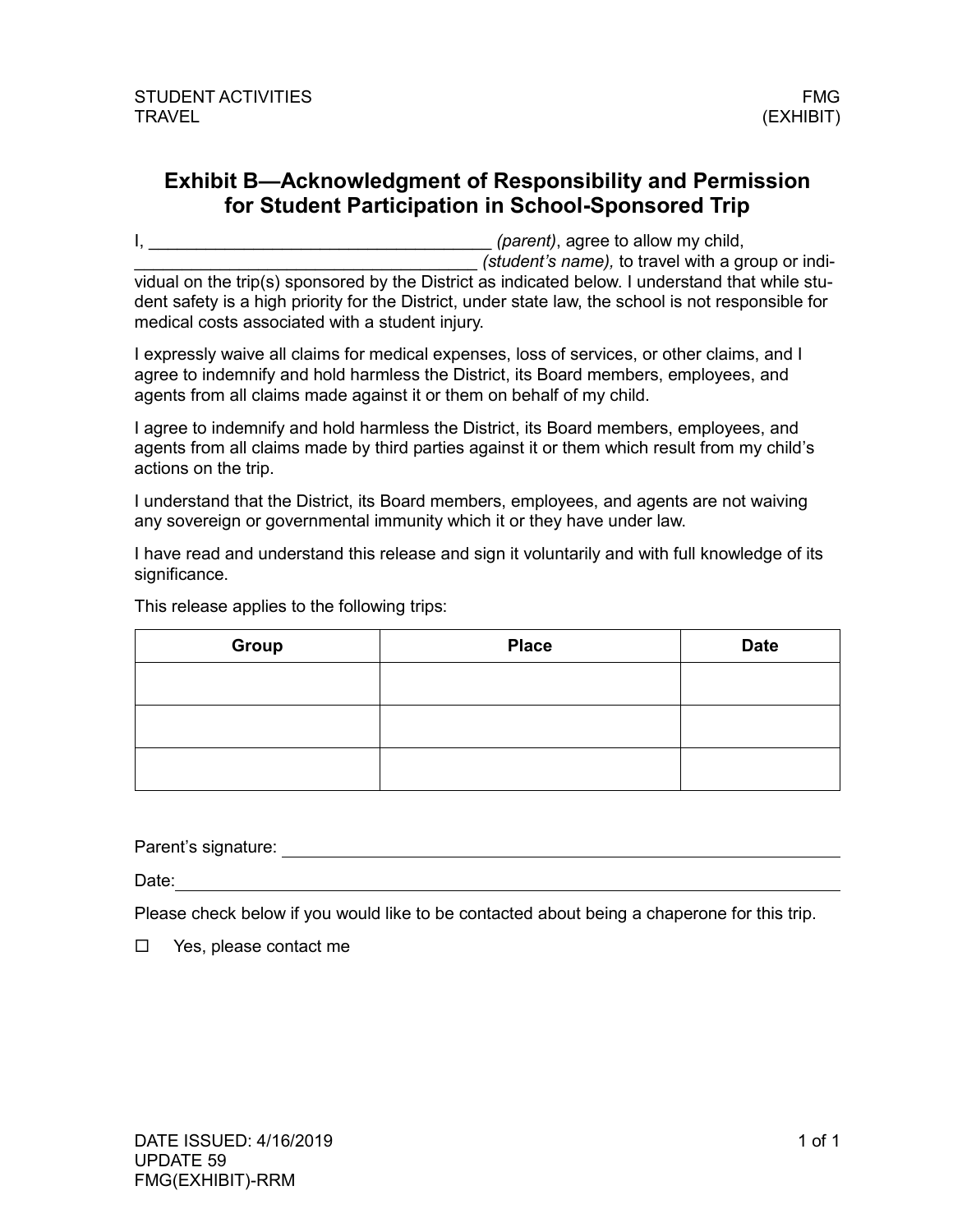# **Exhibit C—School-Sponsored Trip Transportation Request**

| <b>For Office Use Only</b>                                                                                                                                                                              |  |  |  |  |
|---------------------------------------------------------------------------------------------------------------------------------------------------------------------------------------------------------|--|--|--|--|
| Approved<br>⊔                                                                                                                                                                                           |  |  |  |  |
| Denied<br>Ш                                                                                                                                                                                             |  |  |  |  |
| Reason, if denied:                                                                                                                                                                                      |  |  |  |  |
| [Include signature lines for other administrators in accordance with District practice.]                                                                                                                |  |  |  |  |
|                                                                                                                                                                                                         |  |  |  |  |
|                                                                                                                                                                                                         |  |  |  |  |
|                                                                                                                                                                                                         |  |  |  |  |
|                                                                                                                                                                                                         |  |  |  |  |
| To Be Used by the Transportation Department                                                                                                                                                             |  |  |  |  |
| Bus assigned:<br><u> 1980 - Jan Barat, prima amerikan politik (</u>                                                                                                                                     |  |  |  |  |
| Driver assigned:                                                                                                                                                                                        |  |  |  |  |
| Rate/hour:                                                                                                                                                                                              |  |  |  |  |
| <u> 1989 - Andrea Stadt Britain, fransk politik (d. 1989)</u>                                                                                                                                           |  |  |  |  |
|                                                                                                                                                                                                         |  |  |  |  |
| Total mileage:                                                                                                                                                                                          |  |  |  |  |
| <u> Alexandria de la contrada de la contrada de la contrada de la contrada de la contrada de la contrada de la c</u><br>Remarks:<br><u> 1989 - Johann Stein, mars an deus Amerikaansk kommunister (</u> |  |  |  |  |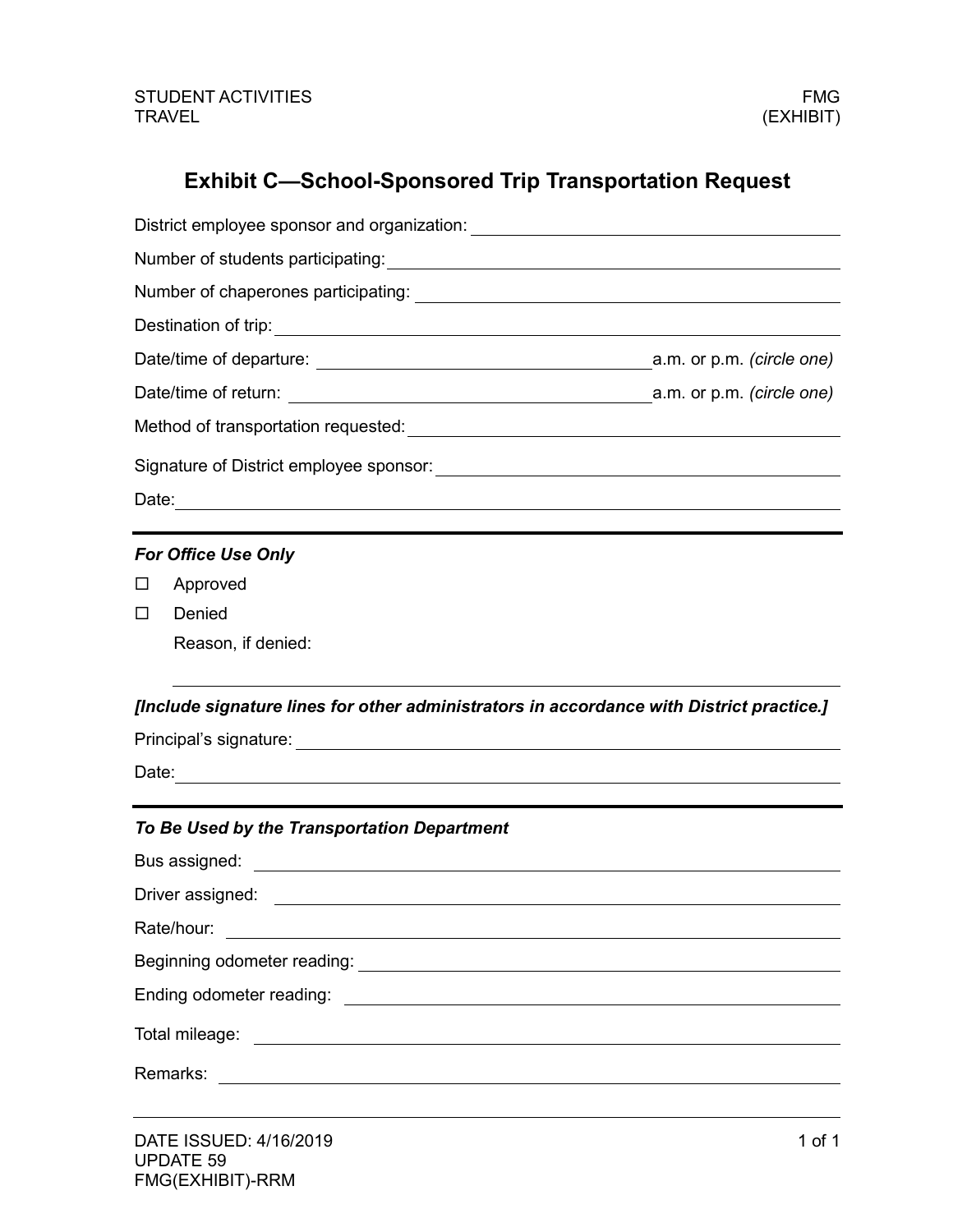# **Exhibit D—Consent for Alternate Means of Travel for School Trip**

|                                                                                                                                                 | (student's name), needs to go |  |  |
|-------------------------------------------------------------------------------------------------------------------------------------------------|-------------------------------|--|--|
| to and/or return from                                                                                                                           |                               |  |  |
|                                                                                                                                                 |                               |  |  |
|                                                                                                                                                 |                               |  |  |
| The reason for this alternate method of travel is:                                                                                              |                               |  |  |
|                                                                                                                                                 |                               |  |  |
| its Board members, employees, and agents from any and all liability in connection with this<br>alternate method of travel for this school trip. | School District,              |  |  |
|                                                                                                                                                 |                               |  |  |
| Date:<br><u> 1989 - Johann Stein, mars an de Frankrik (f. 1989)</u>                                                                             |                               |  |  |
|                                                                                                                                                 |                               |  |  |
| [Include signature lines for other administrators/sponsors in accordance with District<br>practice.]                                            |                               |  |  |
| Principal's signature:                                                                                                                          |                               |  |  |

Date: experience and the second contract of the second contract of the second contract of the second contract of the second contract of the second contract of the second contract of the second contract of the second contra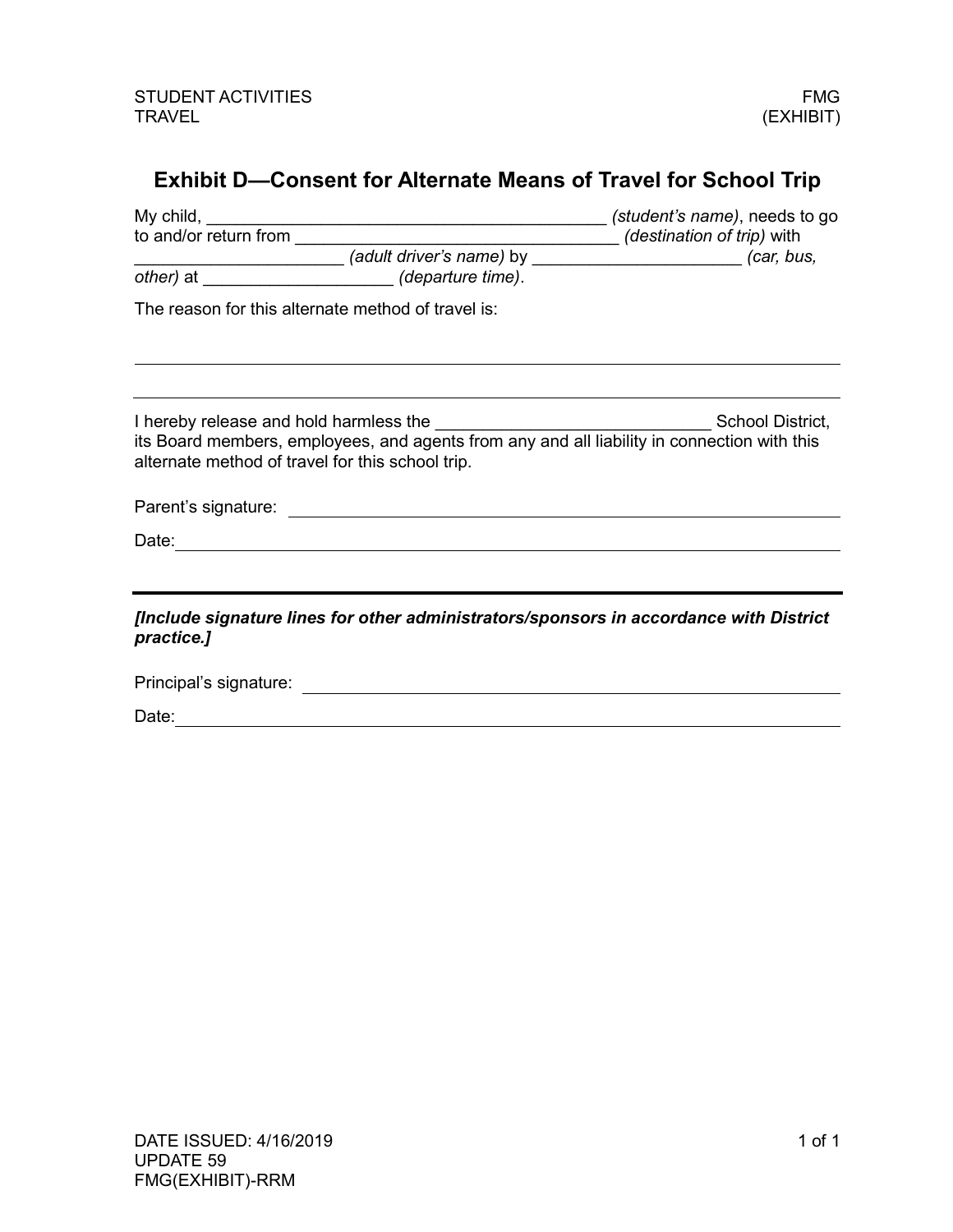## **Exhibit E—Transportation Release for Off-Campus Class or Activity**

Transportation to optional, off-campus activities and courses is the responsibility of the parent and student except as otherwise required by law. This form must be signed and returned to \_\_\_\_\_\_\_\_\_\_\_\_\_\_\_\_\_\_\_\_\_\_\_\_\_\_\_\_ (*name or position)* before the student will be allowed to travel to the off-campus program. *(Please print.)* Student's name: **Example 2018** Student's name: **Example 2018** Student's name: **Example 2018** Current grade level: Campus: Activity or course: **Activity** or course: Location of activity or course: Dates/times of activity or course:

#### **Parent release for transportation:**

I authorize my child, \_\_\_\_\_\_\_\_\_\_\_\_\_\_\_\_\_\_\_\_\_\_\_\_\_\_\_\_\_\_\_\_\_ (*student's name),* to use the following type(s) of transportation to and from the activity listed above:

### (*Check all that apply.)*

- $\Box$  My child will use public transportation.
- $\Box$  My child has a valid Texas driver's license and may drive himself/herself in his/her personal vehicle.
- $\Box$  I will provide transportation for my child.
- Other *(please describe):*

A student will not be allowed to ride with another student in a personal vehicle unless authorized to do so by the parent of the student driver and the student passenger. If you authorize your child to ride with another student, please indicate the name of the student under "other" above.

If you authorize your child to provide transportation in his or her personal vehicle to another student, please check the box below and indicate the authorized student's name:

 $\Box$  My child has a valid Texas driver's license and may drive himself/herself in his/her personal vehicle and may provide transportation to \_\_\_\_\_\_\_\_\_\_\_\_\_\_\_\_\_\_\_\_\_\_\_\_\_\_\_\_(student's *name)* with permission of this student's parent.